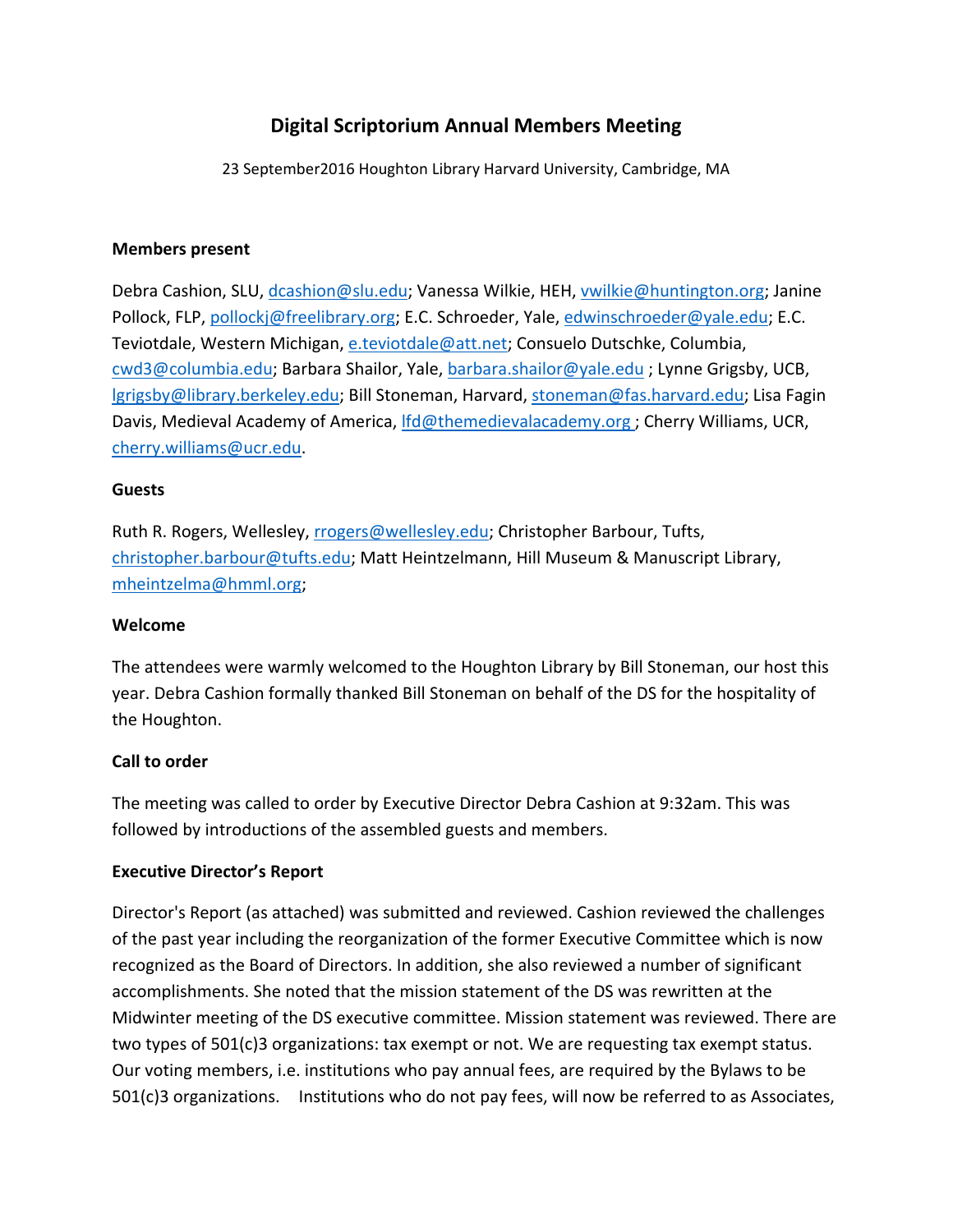and as in the past are non-voting participants in the organization. Shailor brought up of the issues of membership for private collectors. Discussion followed. Those who are Associates and who do not vote are not problematic, but no one can reap private benefit from membership in a tax-exempt organization. It was noted that the positions of Director/President and Deputy Director/Vice President are merged at this time, but could be split apart in the future, if the organization opted for paid management. The Mission Statement also has been previously reviewed by the pro bono NFP attorney. Mission statement was approved by the Board. Shailor stated for the record the Board's unanimous approval for the Mission Statement as presented.

Stoneman: commented on the possibility of exploring how open access is accomplished. Models are coming out of other national programs regarding the use of Creative Commons licenses. Discussion followed regarding images and metadata ownership, which resides with the individual institutions, not with DS. Discussion was held re: CCO license and its potential application for DS records. Dutschke also brought up the issue of Notre Dame shadowing their records for revision at the current time. Discussion re: transparency of where those images went.

## **Old business**

Minutes from September 15, 2015 meeting were discussed. Cherry Williams agreed to serve as substitute for Lynn Ransom, Secretary, who was absent due to illness. Shailor asked for list of attendees to be shown at the top of the minutes. Agreed to reformat and add email addresses. Discussion was held re: appointment of EC Schroeder as Treasurer to replace David DeLorenzo who has changed jobs and left the organization. Schroeder then moved and Shailor seconded to approve the Minutes of the 2015 Annual meeting as presented. Minutes were approved.

### **Treasurer's report**

Treasurer E. C. Schroeder reported there are officially 35 participating institutions of which 18 have paid as of Sept. 1st. Ten non-voting participants are now called Associates. Texas, Columbia, NYPL, [Amherst did not join] have not yet paid for 2016. Schroeder reviewed the fee scale schema which identifies the fees levied for each institution. Berkeley has underwritten a part of maintaining the database if/when there is a shortfall. Cashion suggested that for every nonpaying Associate we need two paying Members for financial stability. Shailor noted there are more small collections than larger collections and the optimal ratio may change or not work. Stoneman commented that the technology host may also be able to identify what and why the shortfall happens. Grigsby remarked that DS is tiny in the great scheme of the things at UC Berkeley. Schroeder recommended a goal of inviting new members. **Fiscal year:** we can set our own dates. Berkeley is June/July. Schroeder recommends simple calendar year FY with invoices sent out in November for the calendar year 2017 with expected January/February payments. Berkeley actually sends out the bills. Cashion asked for an annual expense report from Berkeley. Grigsby will check on that and find out if there are any issues for Berkeley. Pollock made the motion to accept the Treaurer's report; Wilkie seconded. Motion carried.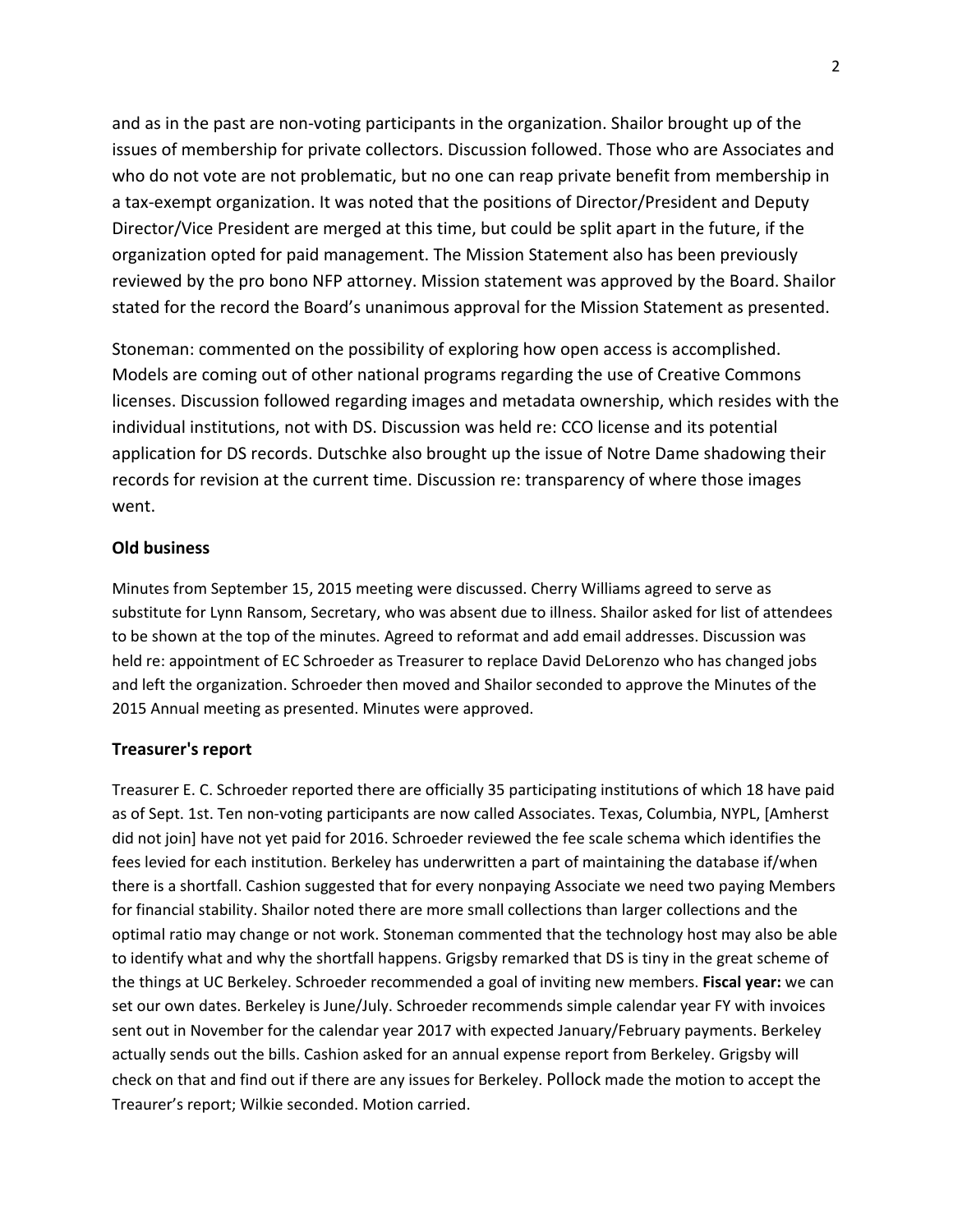Schroeder then presented an update on the Beinecke Library which reopened on September 6th. Exhibits will begin again next week showcasing new acquisitions and starting with the new Otto Ege collections. Next fall the Beinecke will showcase Medieval a book exhibit highlighting European paleographers. There will also be an exhibition of the Takamiya Collection. They are also working to get all of their fragments into Orbis, their online catalog. Next they will be looking at their incunables as well as releasing a facsimile of the infamously unreadable Voynich manuscript.

### **Website update**

Teviotdale began by making the observation that she did not explicitly volunteer to be the Chair of the Website committee. There has been significant updating to the About pages, including lists of current members of the various DS Boards and past meeting dates. Some of the hoped for changes are more challenging to accomplish as per her June 11th email from Debra. Liz has agreed to serve as Chair of the Advisory Council, although her role is not oversight but supportive of the organization.

#### **Advisory Council announcements**

Census of Greek and Petrarch mss.

Cashion asked that the Advisory Council take on a project to specifically update and review quality control on two appendages to the DS website: the Census of the Greek mss and the Census of Petrarch mss. These have not been reviewed since 2008; many links are now dead and some metadata is obsolete. Shailor questioned who originally created the Greek Census; it was Nadezhda Kavrus-Hoffman. Cashion included a spreadsheet with her report. Data could be put into the spreadsheet and then submitted to Grigsby for updating in the Greek Census. Stoneman: why we are segregating the Greek mss out? Schroeder: can we get at this information from contributing members and rename it as a Guide to Greek mss and explain how to search. Cashion: it is the decision of the council whether to keep or not, but if we keep it needs to be cleaned up. Grigsby stated that these mss were grandfathered in at the very beginning of the DS and that this is now legacy data. Grigsby would be continuing the maintenance of the webpage for the Census. Cashion requested that a decision not be made now, but made after a review by the Advisory Council. Schroeder moved the Board ask the Council to review the census of Greek mss and make a recommendation re: keeping the census or not. If it is to be kept how is it to be updated and maintained? If it is not to be kept, then the Council will make a recommendation re subsequent follow-up. Dutschke seconded the motion. Motion approved.

Petrarch Census: also grandfathered into the site, using much more challenging and complicated data. Cashion requesting a similar process be undertaken by the Advisory Council. Cashion: there are also lists of dates, scribes and artists in this data. It was suggested to substitute the Petrarch Census for the Greek Census in the database, but the matter was delegated to the Advisory Council. [no paragraph break]After a vigorous discussion, Schroeder moved the Board to request the Council also make a recommendation for guidelines for evaluating hosting requests from outside organizations or scholars for the DS to host other content. Motion was Second Wilkie. Motion approved.

Shailor requested and Wilkie recommended that the Board identify terms limits for members of the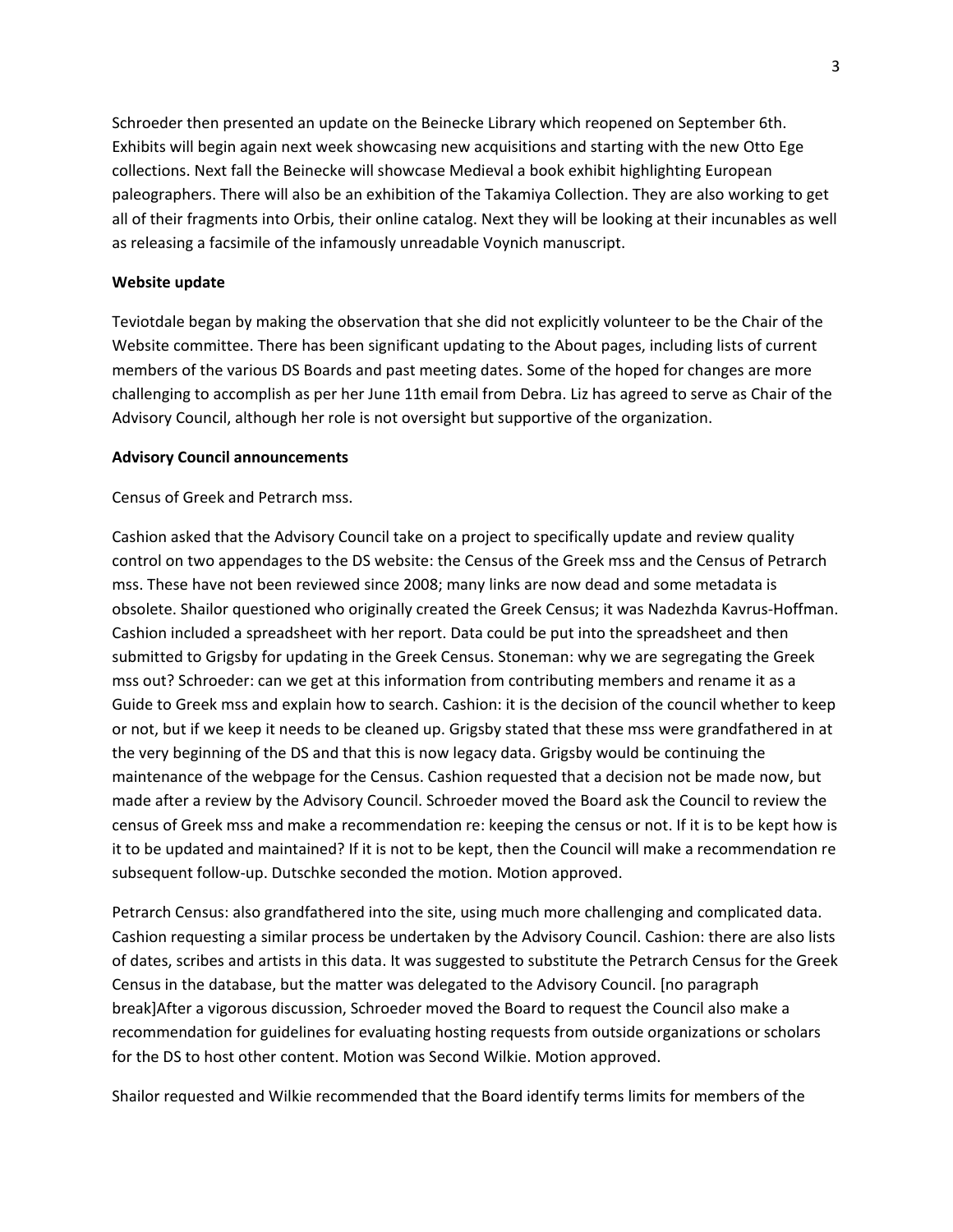Advisory Council, but no decision was made at the meeting

#### **New business**

#### **Bylaws**

Pollock began with a review of the new Bylaws (copy attached). The document has been reviewed by a pro bono attorney , Matthew Perlow, from Volunteer Lawyers and Accountant for the Arts (VLAA). In addition, she reviewed several new important changes (see attached) including the necessity that next year the Board of Directors will be required to meet immediately before or after the Annual meeting.

Cashion noted that all of the documents previously had been sent to members for their review. Specific discussion points included: 1) All of the the data belongs to each submitting institution. 2) Grigsby questioned Section F item 3 regarding producing open-source software. Berkeley does not produce open source software. She suggested changing that wording from "produce" to "use." Cashion agreed to make the change.

3) Schroeder question: if someone wants to join what documents do we have to introduce prospective members to the organization and what information should the document contain? Wilkie noted that we will be taking this topic up in her upcoming report on new members.

Motion was made by Pollock to **approve** the new Bylaws; motion seconded by Williams. The motion was approved by 2/3 majority with 14 of 21 members voting yea with no abstentions or nay votes.

#### **Articles of Incorporation**

Copies of the Articles of Incorporation were provided to the attendees (see attached). The Digital Scriptorium will be incorporated in the state of Missouri. We will be incorporating under the classification of organizations for educational purpose. DS also will always be incorporated in the State of Missouri since Debra is the "incorporator." Discussion followed. Shailor requested that the Board investigate the need for a "whistle blower" policy in the Articles of Incorporation along with other possible advisory inclusions. Cashion noted that incorporation papers are also a protective mechanism for the liability of the Board of Directors. The threshold for reporting to IRS is \$5000 annual revenue so we need to come up to speed with this requirement. Question: Fagin Davis: will DS need an annual audit to comply? Matt will advise. Cashion requested a motion to approve the Articles of Incorporation as presented to be filed with the state of Missouri. Williams so moved; seconded by Wilkie. Motion carried. Stoneman then read out the "Actions by Sole Incorporator by Written Consent" to the assembled group. After signing of the documents by all members of the Board of Directors, Cashion handed the documents to Pollock to currier to Lynn Ransom, Secretary of the Digital Scriptorium (in absentia) for her signature and inclusion into the DS archive.

#### **Membership report and vote to approve new members**

Report presented by Wilkie as follows:

It has been suggested that the DS needs a standard intake workflow, Memorandum of Understanding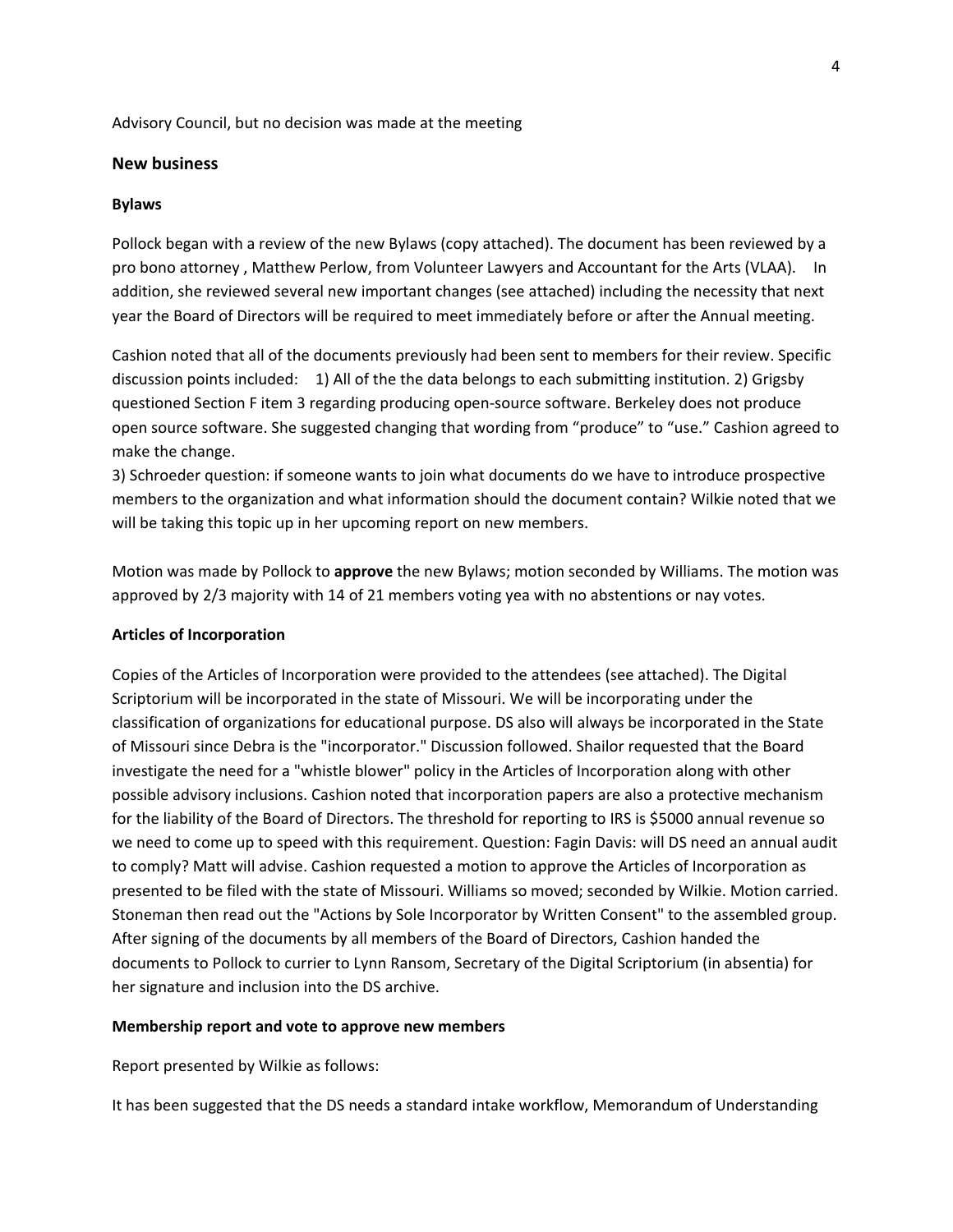(MOU) draft agreement, and at least a draft membership brochure which would include an introduction to the DS, its history and origin, purpose and mission statement, and other content TBD by the Board.

Discussion then followed regarding the current process being undertaken by the IIIF manuscript group since they are currently doing this exact same thing.Wilkie has emailed Stanford to see if Stanford would like to join DS or **help support** IIIF implementation. Shailor asked how we are going to do it; Fagin Davis identified a need for a cogent argument as to why institutions should join DS; Cashion: DS as a library consortium with common goals. Stanford is reaching out to other institutions like The Huntington to join the Stanford digital repository. It was recommended that we work with IIIF because we are approaching organizations at the same time. Grigsby: noted the ability to join organizations can be very challenging for public institutions. Schroeder: suggested that at the next board meeting we develop the MOU. Cashion: reviewed the Digital Public Library of America (DPLA) work in Missouri which now has 70+ member institutions. Possible model going forward could be to identify strong institutions that can be a "hub" to assist smaller institutions. DPLA presents a strategic model. MA model is the Digital Commonwealth. Stoneman: sharing of data between DS out to or making it available to DPLA. Grigsby: the data chosen by members may display very differently in the DPLA. Wilkie: we need something more official to present to potential member recruits.

Introductions were made again of the guests from Tufts and Wellesley to the meeting. Wilkie then made a motion for Tufts to join the DS. Williams seconded. Motion approved as moved. Motion by Wilkie for admittance of Wellesley College to DS when they are ready. Seconded by Pollock. Motion passed. Dutschke moved approving the New York Academy of Medicine for membership (in absentia); seconded by Pollock. Passed.

It was also recommended that by the February board meeting will have an intake workflow, MOU draft agreement, and at least a draft for a membership brochure.

### **Technology reports and presentations**

Bill Stoneman reported on the "Digging into Data Challenge," an international movement to make data free and open such as Australia under HUNI model agreement (see online conference reports). Links need to work in both directions--bidirectional data addresses new and upcoming challenges in the Linked Open Data environment.

### **Technology Host report**

Grisgby discussed and displayed the Web site changes and revisions to the About pages. New additions to DS records includein the brief display: facets of Country, Century and Language, also used with Location as new search filters; Grigsby and team wrote a concordance from "Date in Romans" so that Century could be used as a search filter; issues: what to do with the dirty data; Berkeley also enlarged thumbnails now that bandwidth is not such a big issue, recreated all the large thumbnails for everyone. Grigsby asked that the Board review the necessity for the disclaimer now at the end of the medium and